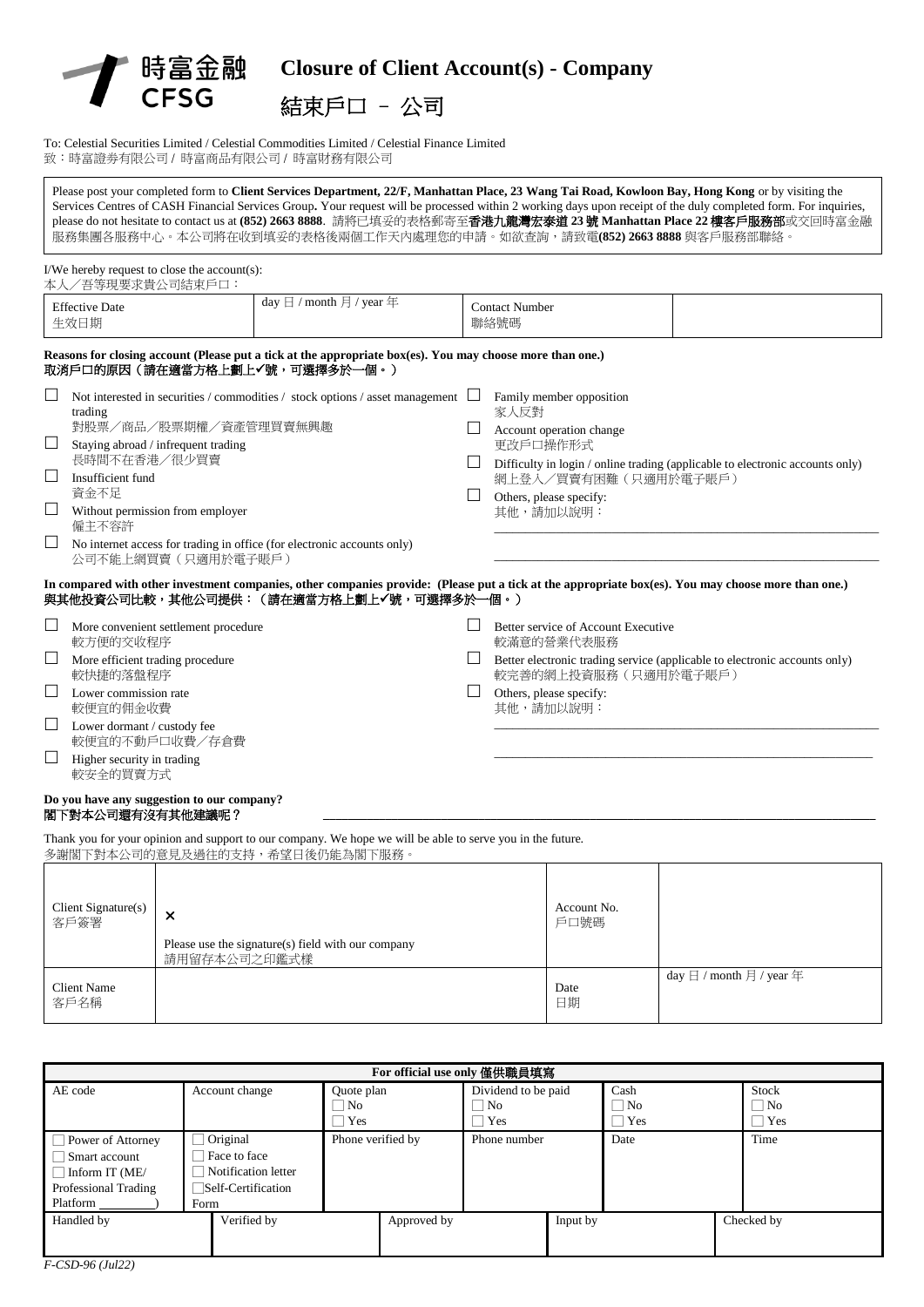致: 時富證劵有限公司 / 時富商品有限公司 / 時富財務有限公司#

|     | 重要提示:<br>這是由帳戶持有人向時富證券有限公司/時富商品有限公司/時富財務有限公司"提供的自我證明表格,以作自動交換財務帳戶資料用<br>途。時富證券有限公司 / 時富商品有限公司 / 時富財務有限公司"可把收集所得的資料交給稅務局,稅務局會將資料轉交到另一稅務管轄<br>區的稅務當局。 |  |  |  |  |  |
|-----|-----------------------------------------------------------------------------------------------------------------------------------------------------|--|--|--|--|--|
|     | 如帳戶持有人的稅務居民身分有所改變,應盡快將所有變更通知時富證券有限公司 / 時富商品有限公司 / 時富財務有限公司"。                                                                                        |  |  |  |  |  |
|     | 除不適用或特別註明外,必須填寫這份表格所有部分。如這份表格上的空位不夠應用,可另紙填寫。在欄/部標有星號(*)的項目為時                                                                                        |  |  |  |  |  |
|     | 富證券有限公司 / 時富商品有限公司 / 時富財務有限公司"須向稅務局申報的資料。                                                                                                           |  |  |  |  |  |
| 第1部 | 實體帳戶持有人的身分識辨資料                                                                                                                                      |  |  |  |  |  |
|     | (對於聯名帳戶或多人聯名帳戶,每名實體帳戶持有人須分別填寫一份表格)                                                                                                                  |  |  |  |  |  |
|     |                                                                                                                                                     |  |  |  |  |  |
| (1) | 實體或分支機構的法定名稱 *                                                                                                                                      |  |  |  |  |  |
| (2) | 實體成立為法團或設立所在的稅務管轄區                                                                                                                                  |  |  |  |  |  |
| (3) | 香港商業登記號碼                                                                                                                                            |  |  |  |  |  |
| (4) | 註冊編號                                                                                                                                                |  |  |  |  |  |
| (5) | 現時營業地址                                                                                                                                              |  |  |  |  |  |
|     | 第1行 (例如:室、樓層、大廈、街道、地區)                                                                                                                              |  |  |  |  |  |
|     | 第2行(城市)*                                                                                                                                            |  |  |  |  |  |
|     | 第3行(例如:省、州)                                                                                                                                         |  |  |  |  |  |
|     | 國家 *                                                                                                                                                |  |  |  |  |  |
|     | 郵政編碼/郵搋區號碼                                                                                                                                          |  |  |  |  |  |
| (6) | 通訊地址(如通訊地址與現時營業地址不同,填寫此欄)                                                                                                                           |  |  |  |  |  |
|     | 第1行 (例如:室、樓層、大廈、街道、地區)                                                                                                                              |  |  |  |  |  |
|     | 第2行(城市)                                                                                                                                             |  |  |  |  |  |
|     | 第3行(例如:省、州)                                                                                                                                         |  |  |  |  |  |
|     | 國家                                                                                                                                                  |  |  |  |  |  |
|     | 郵政編碼/郵遞區號碼                                                                                                                                          |  |  |  |  |  |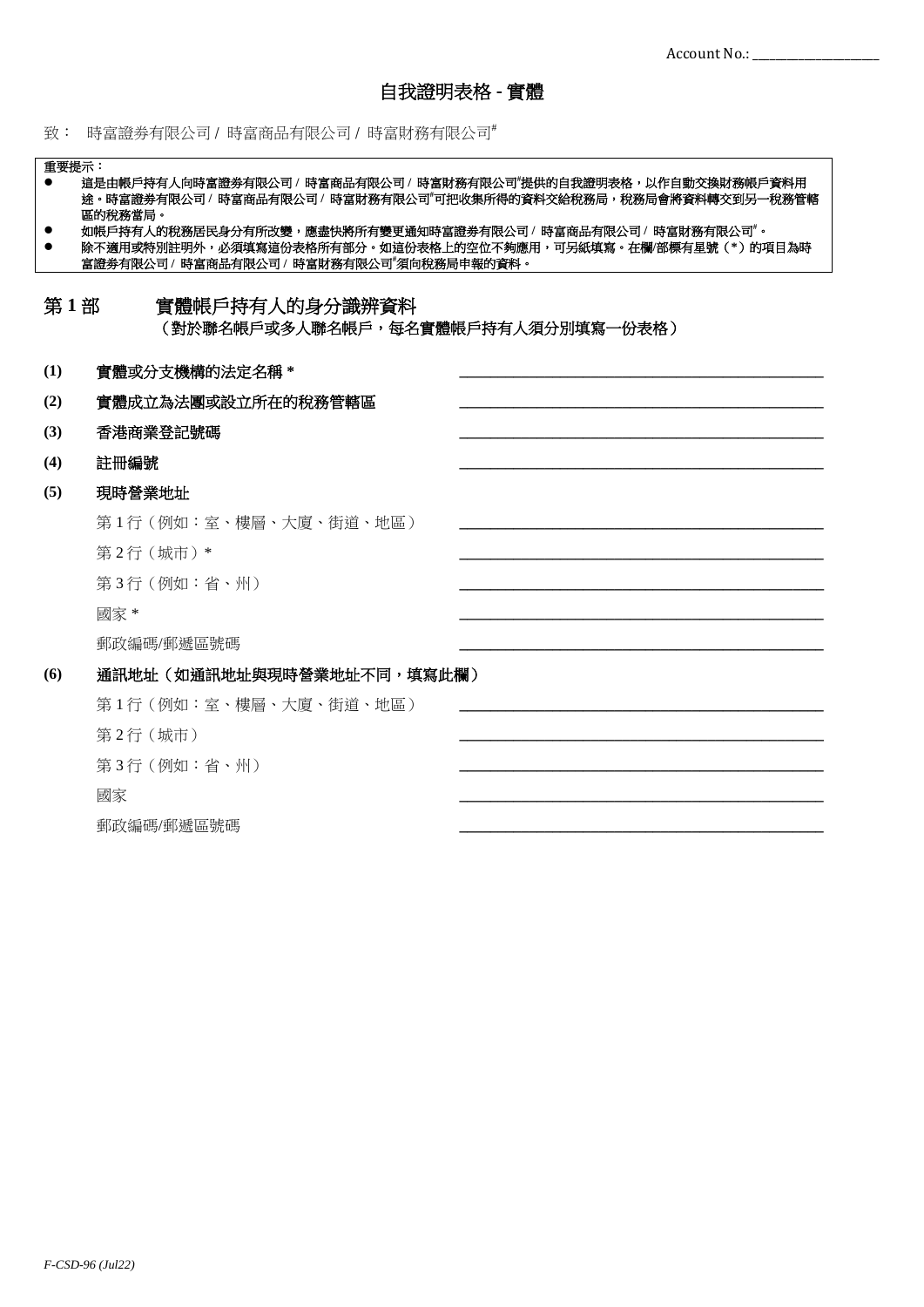# 第 **2** 部 實體類別

在其中一個適當的方格內加上√號,並提供有關資料。

| 財務機構    | 託管機構、存款機構或指明保險公司                                                |  |  |
|---------|-----------------------------------------------------------------|--|--|
|         | 投資實體,但不包括由另一財務機構管理(例如:擁有酌情權管理投資實體的資產)並位於非参                      |  |  |
|         | 與稅務管轄區的投資實體                                                     |  |  |
| 主動非財務實體 | □ 該非財務實體的股票經常在__________________________________(一個具規模證券市場)進行買賣 |  |  |
|         | $\perp$<br>_ 的有關連實體,該有關連實體的股票經常在                                |  |  |
|         | (一個具規模證券市場)進行買賣                                                 |  |  |
|         | □ 政府實體、國際組織、中央銀行或由前述的實體全權擁有的其他實體                                |  |  |
|         | □ 除上述以外的主動非財務實體 (請說明_______________________                     |  |  |
| 被動非財務實體 | □ 位於非参與稅務管轄區並由另一財務機構管理的投資實體                                     |  |  |
|         | □ 不屬主動非財務實體的非財務實體                                               |  |  |

# 第 **3** 部 控權人**(**如實體帳戶持有人是被動非財務實體,填寫此部**)**

就帳戶持有人,填寫所有控權人的姓名在列表內。就法人實體,如行使控制權的並非自然人,控權人會是該法人實體的高 級管理人員。

每名控權人須分別填寫一份 IR1457 表格(自我證明表格 – 控權人)。

| (1) | (5) |
|-----|-----|
| (2) | (6) |
| (3) | (7) |
| (4) | (8) |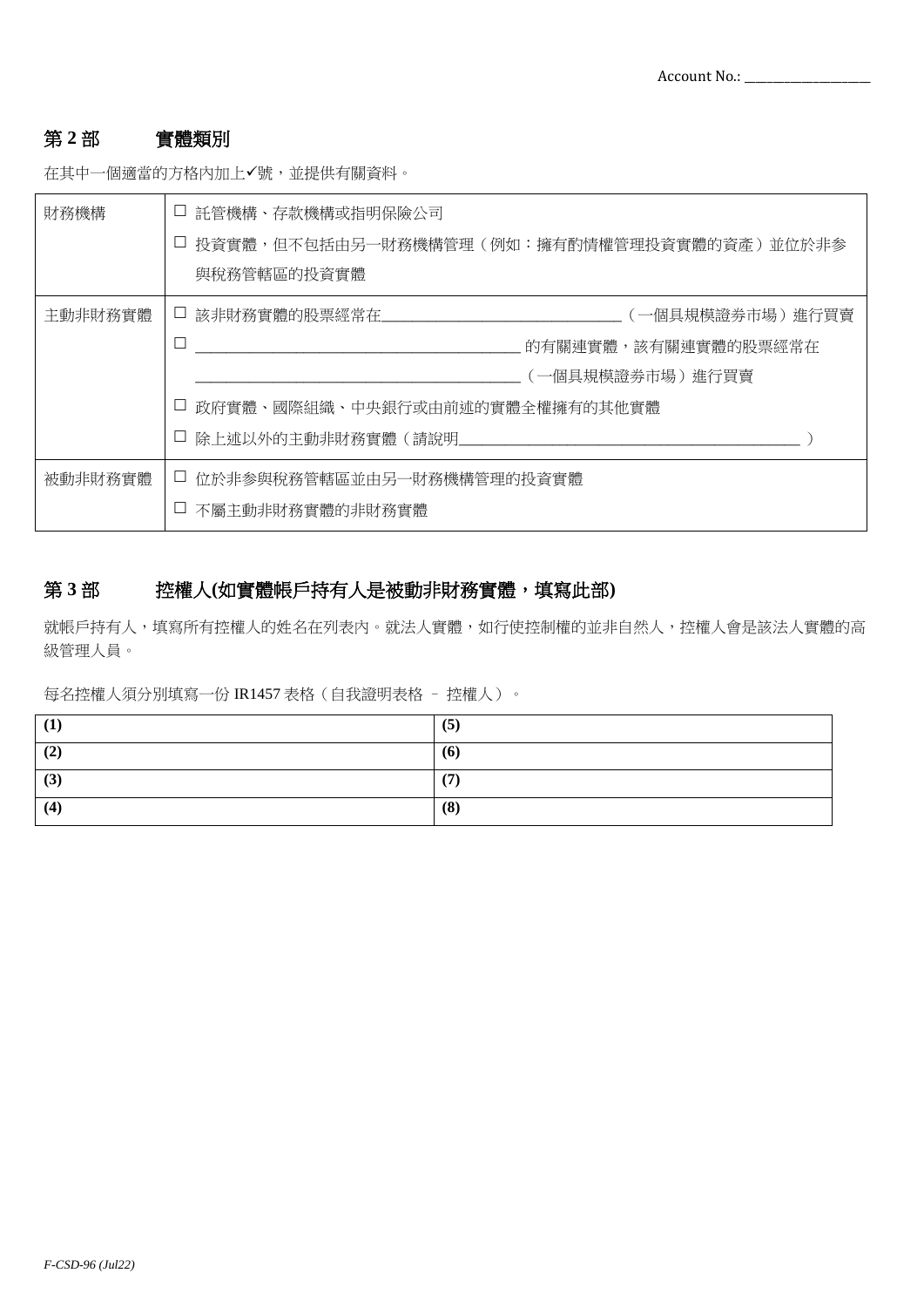## 第 4 部 日 居留司法管轄區及稅務編號或具有等同功能的識辨編號(以下簡稱「稅務編號」) \*

提供以下資料,列明(a)帳戶持有人的居留司法管轄區,亦即帳戶持有人的稅務管轄區(香港包括在內)及(b)該居留 司法管轄區發給帳戶持有人的稅務編號。列出所有(不限於5個)居留司法管轄區。

如帳戶持有人是香港稅務居民,稅務編號是其香港商業登記號碼。

如果帳戶持有人並非任何稅務管轄區的稅務居民(例如:它是財政透明實體),填寫實際管理機構所在的稅務管轄區。

如沒有提供稅務編號,必須填寫合適的理由:

理由 **A** – 帳戶持有人的居留司法稅務管轄區並沒有向其居民發出稅務編號。

理由 **B** – 帳戶持有人不能取得稅務編號。如選取這一理由,解釋帳戶持有人不能取得稅務編號的原因。

理由 **C** – 帳戶持有人毋須提供稅務編號。居留司法管轄區的主管機關不需要帳戶持有人披露稅務編號。

|     | 居留司法管轄區 | 稅務編號 | 如沒有提供稅務編號<br>填寫理由A、B或C | 如選取理由 B,解釋帳戶持有<br>人不能取得稅務編號的原因 |
|-----|---------|------|------------------------|--------------------------------|
| (1) |         |      |                        |                                |
| (2) |         |      |                        |                                |
| (3) |         |      |                        |                                |
| (4) |         |      |                        |                                |
| (5) |         |      |                        |                                |

### 第 **5** 部 聲明及簽署

本人知悉及同意,時富證劵有限公司 / 時富商品有限公司 / 時富財務有限公司#可根據《稅務條例》(第 **112** 章)有關交換 財務帳戶資料的法律條文,(**a**)收集本表格所載資料並可備存作自動交換財務帳戶資料用途及(**b**)把該等資料和關於帳 戶持有人及任何須申報帳戶的資料向香港特別行政區政府稅務局申報。從而把資料轉交到帳戶持有人的居留司法管轄區的 稅務當局。

本人證明,就與本表格所有相關的帳戶,本人獲帳戶持有人授權簽署本表格。

本人承諾,如情況有所改變,以致影響本表格第 1 部所述的實體的稅務居民身分,或引致本表格所載的資料不正確,本人 會通知時富證券有限公司 / 時富商品有限公司 / 時富財務有限公司", 並會在情況發生改變後 30 日内, 向時富證券有限公司 / 時富商品有限公司, 時富財務有限公司, 提交一份已適當更新的自我證明表格。

### 本人聲明就本人所知所信,本表格內所填報的所有資料和聲明均屬真實、正確和完備。

|           | 警告: 根據《稅務條例》第 80(2E)條,如任何人在作出自我證明時,在明知一項陳述在要項上屬具誤導性、虛假或不正確,或罔顧一項陳述是否 |  |
|-----------|----------------------------------------------------------------------|--|
| # 刪去不適用者  |                                                                      |  |
| 日期(日/月/年) |                                                                      |  |
| 身分        | (例如:公司的董事或高級人員、合夥的合夥人、信<br>託的受託人等)                                   |  |
| 姓名        |                                                                      |  |
| 簽署        |                                                                      |  |

在要項上屬具誤導性、虛假或不正確下,作出該項陳述,即屬犯罪。一經定罪,可處第 3 級 ( 即\$10,000 ) 罰款。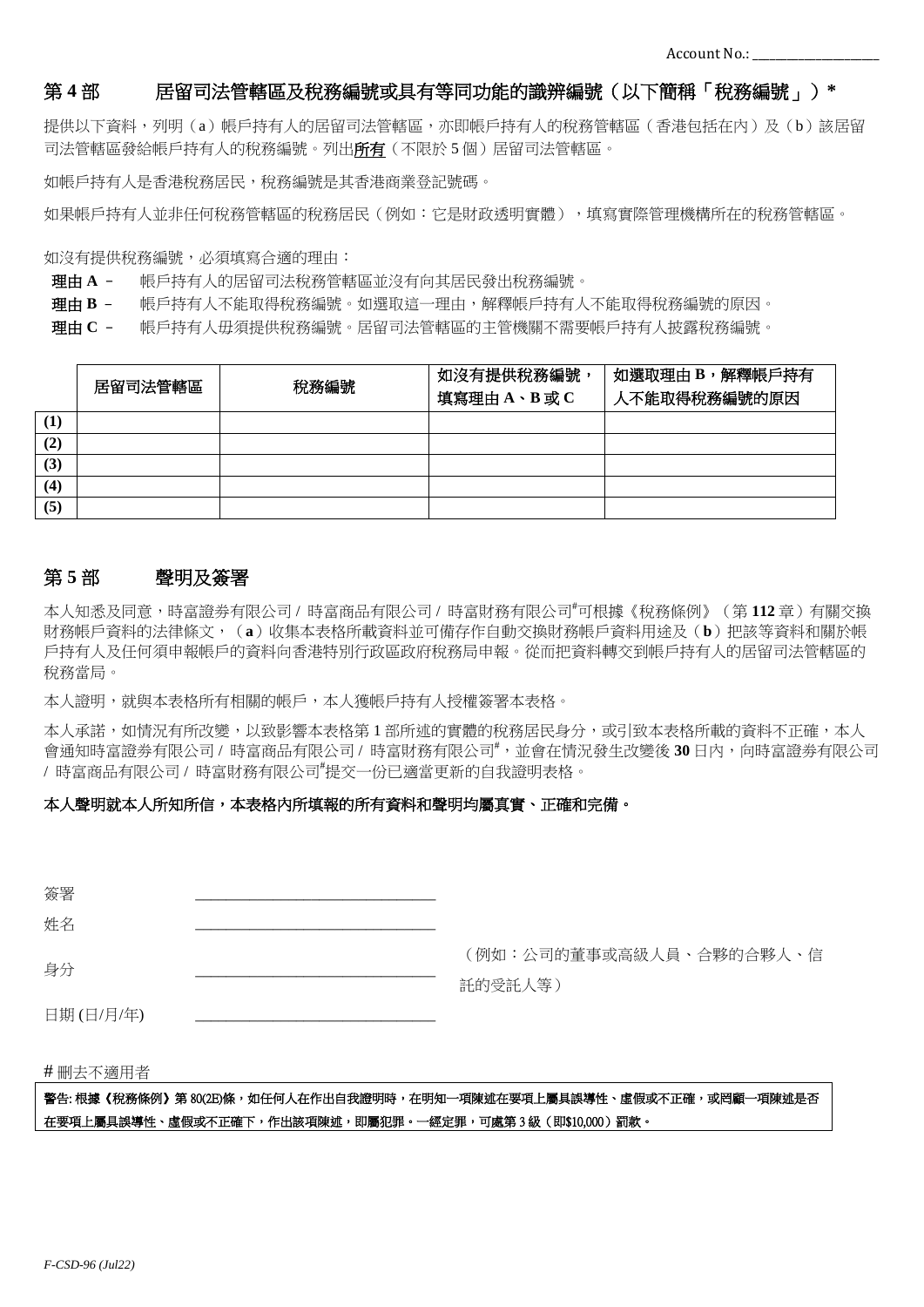Account No.: \_\_\_\_\_\_\_\_\_\_\_\_\_\_\_\_\_\_\_\_\_\_

## 自我證明表格 – 控權人

#### 致: 時富證劵有限公司 / 時富商品有限公司 / 時富財務有限公司#

重要提示:

- 這是由控權人向時富證券有限公司 / 時富商品有限公司 / 時富財務有限公司"提供的自我證明表格,以作自動交換財務帳戶資料用途。時 富證劵有限公司 **/** 時富商品有限公司 **/** 時富財務有限公司**#**可把收集所得的資料交給稅務局,稅務局會將資料轉交到另一稅務管轄區的稅 務當局。
- 如控權人的稅務居民身分有所改變,應盡快將所有變更通知時富證券有限公司 / 時富商品有限公司 / 時富財務有限公司<sup>#</sup>。
- 除不適用或特別註明外,必須填寫這份表格所有部分。如這份表格上的空位不夠應用,可另紙填寫。在欄**/**部標有星號(**\***)的項目為時 富證劵有限公司 **/** 時富商品有限公司 **/** 時富財務有限公司**#**須向稅務局申報的資料。

## 第 **1** 部 控權人的身分識辨資料

### **(1)** 控權人的姓名

| 稱謂 (例如:先生、太太、女士、小姐) |  |
|---------------------|--|
| 姓氏 *                |  |
| 名字 *                |  |
| 中間名                 |  |
|                     |  |

#### **(2)** 身份證或護照號碼 **\_\_\_\_\_\_\_\_\_\_\_\_\_\_\_\_\_\_\_\_\_\_\_\_\_\_\_\_\_\_\_\_\_\_\_\_\_\_\_\_\_\_\_\_\_\_\_**

#### **(3)** 現時住址

第1行(例如:室、樓層、大廈、街道、地區) 第 2 行(城市)\* **\_\_\_\_\_\_\_\_\_\_\_\_\_\_\_\_\_\_\_\_\_\_\_\_\_\_\_\_\_\_\_\_\_\_\_\_\_\_\_\_\_\_\_\_\_\_\_** 第3行(例如:省、州) 國家 \* **\_\_\_\_\_\_\_\_\_\_\_\_\_\_\_\_\_\_\_\_\_\_\_\_\_\_\_\_\_\_\_\_\_\_\_\_\_\_\_\_\_\_\_\_\_\_\_**

郵政編碼/郵遞區號碼

**(4)** 通訊地址(如通訊地址與現時住址不同,填寫此欄) 第1行(例如:室、樓層、大廈、街道、地區)

第 2 行(城市) **\_\_\_\_\_\_\_\_\_\_\_\_\_\_\_\_\_\_\_\_\_\_\_\_\_\_\_\_\_\_\_\_\_\_\_\_\_\_\_\_\_\_\_\_\_\_\_**

第 3 行 (例如:省、州)

國家 **\_\_\_\_\_\_\_\_\_\_\_\_\_\_\_\_\_\_\_\_\_\_\_\_\_\_\_\_\_\_\_\_\_\_\_\_\_\_\_\_\_\_\_\_\_\_\_**

郵政編碼/郵遞區號碼

**(5)** 出生日期 **\*** (日/月/年) **\_\_\_\_\_\_\_\_\_\_\_\_\_\_\_\_\_\_\_\_\_\_\_\_\_\_\_\_\_\_\_\_\_\_\_\_\_\_\_\_\_\_\_\_\_\_\_**

#### **(6)** 出生地點

鎮/城市 **\_\_\_\_\_\_\_\_\_\_\_\_\_\_\_\_\_\_\_\_\_\_\_\_\_\_\_\_\_\_\_\_\_\_\_\_\_\_\_\_\_\_\_\_\_\_\_**

省/州 **\_\_\_\_\_\_\_\_\_\_\_\_\_\_\_\_\_\_\_\_\_\_\_\_\_\_\_\_\_\_\_\_\_\_\_\_\_\_\_\_\_\_\_\_\_\_\_**

國家 **\_\_\_\_\_\_\_\_\_\_\_\_\_\_\_\_\_\_\_\_\_\_\_\_\_\_\_\_\_\_\_\_\_\_\_\_\_\_\_\_\_\_\_\_\_\_\_**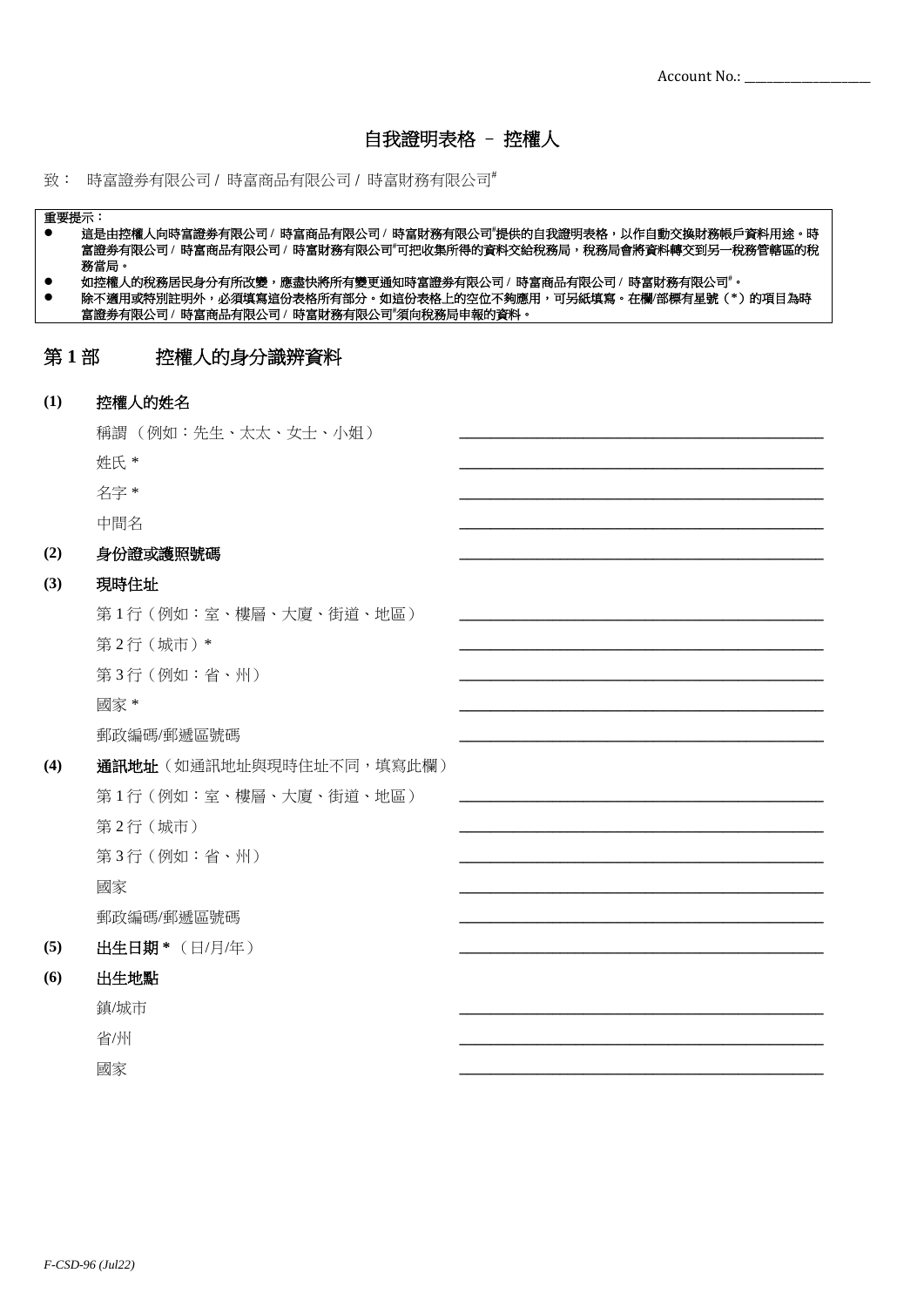# 第 **2** 部 你作為控權人的實體帳户持有人

填寫你作為控權人的實體帳户持有人的名稱。

| 實體               | 實體帳户持有人的名稱 |
|------------------|------------|
| $\left(1\right)$ |            |
| (2)              |            |
| (3)              |            |

## 第 3部 居留司法管轄區及稅務編號或具有等同功能的識辨編號(以下簡稱「稅務編號」)\*

提供以下資料,列明(a)控權人的居留司法管轄區,亦即控權人的稅務管轄區(香港包括在內)及(b)該居留司法管轄 區發給控權人的稅務編號。列出所有(不限於5個)居留司法管轄區。

如控權人是香港稅務居民,稅務編號是其香港身份證號碼。

如沒有提供稅務編號,必須填寫合適的理由:

理由 **A** – 控權人的居留司法稅務管轄區並沒有向其居民發出稅務編號。

理由 **B** – 控權人不能取得稅務編號。如選取這一理由,解釋控權人不能取得稅務編號的原因。

理由 **C** – 控權人毋須提供稅務編號。居留司法管轄區的主管機關不需要控權人披露稅務編號。

|                            | 居留司法管轄區 | 稅務編號 | 如沒有提供稅務編號<br>填寫理由A、B或C | 如選取理由 B,解釋帳戶持有<br>人不能取得税務編號的原因 |
|----------------------------|---------|------|------------------------|--------------------------------|
| $\left( \mathbf{1}\right)$ |         |      |                        |                                |
| (2)                        |         |      |                        |                                |
| (3)                        |         |      |                        |                                |
| (4)                        |         |      |                        |                                |
| (5)                        |         |      |                        |                                |